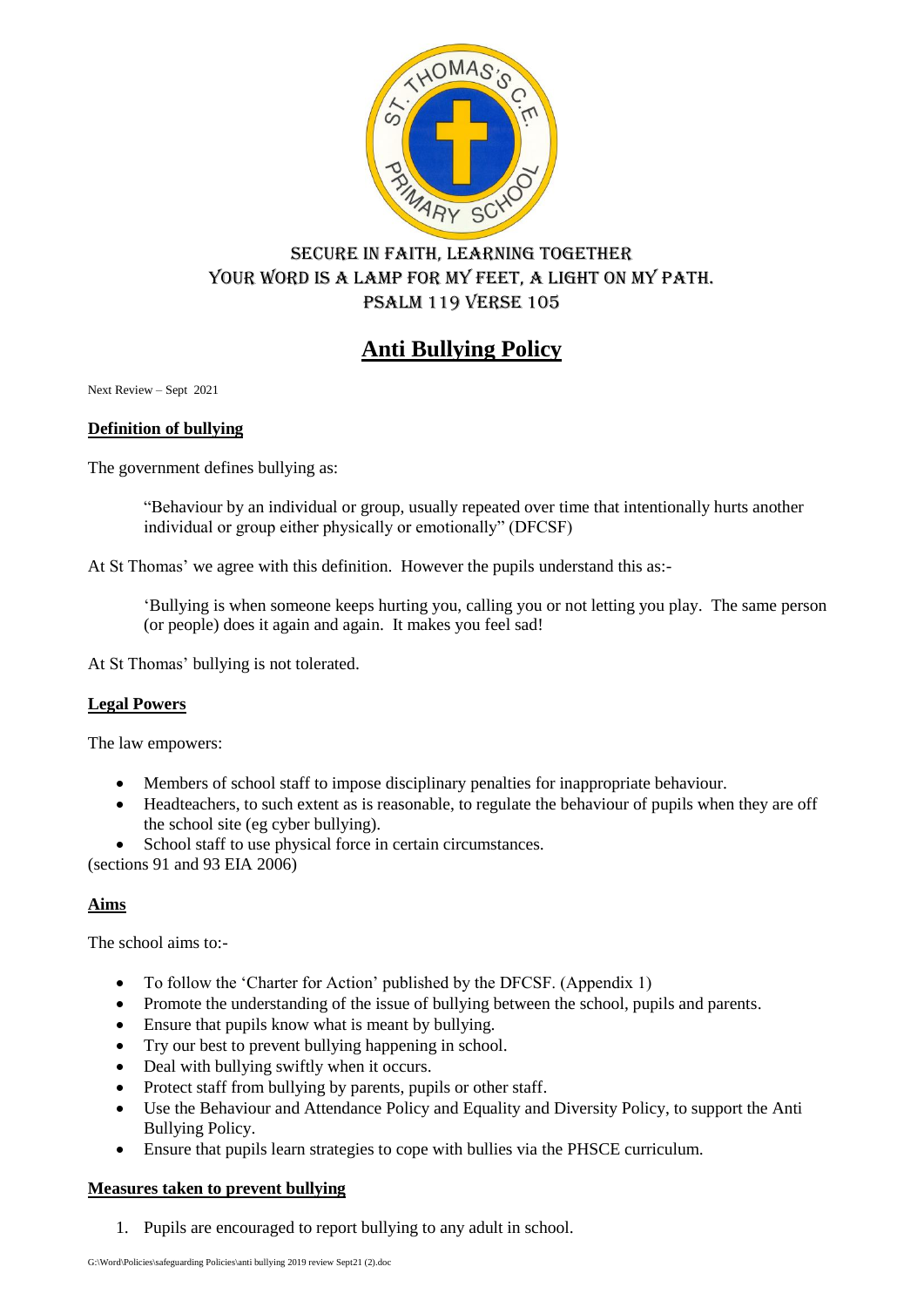- 2. Pupils are taught, via PSHCE and assembly times, about bullying and about the importance of telling adults about any issues.
- 3. All school staff are trained to listen to children and act on information.
- 4. Lunchtime teaching assistants patrol the yards and are extra vigilant near 'hidden' areas.
- 5. Play leaders and sports leaders are available on the Foundation/KS1 and KS2 yard to encourage safe and energetic play. Extra lunchtime teaching assistants organise and supervise activities.
- 6. Lunchtime teaching assistants are made aware of any issues and watch carefully for any recurrence.

#### **Measures taken when bullying is reported**

- 1. The incident will be recorded on the school's bullying report form. (Appendix 2)
- 2. Pupils will be spoken to in a quiet place wherever practicable.
- 3. Pupils will be spoken with individually and sometimes in a small group.
- 4. Pupils may be provided with indoor tasks during lunchtime and playtimes, whilst staff investigate issues and plan any necessary sanctions for the bully.
- 5. Staff will ensure that bullies are made to account for their behaviour and take responsibility for their actions.
- 6. Staff will ensure that the victim is aware of sanctions given to the bully.
- 7. Staff will ensure that the victim is kept safe by informing all adults to be extra vigilant.
- 8. Parents will be informed of bullying incidents.
- 9. The 7 step approach will be used, as appropriate, with children mature enough to take part in the process:
	- 1) Talk with the victim
	- 2) Convene a meeting with the people involved
	- 3) Explain the problem
	- 4) Share responsibility
	- 5) Ask the group members for their ideas
	- 6) Leave it up to them
	- 7) Meet them again

#### **Working with parents**

- School will publish the policy on the web site.
- We urge parents to talk to staff immediately a problem occurs:
	- Step 1 Discuss the issue with the class teacher.
		- Step  $2 If the issue is not resolved make an appointment to see a member of the$ Senior Management Team.
		- Step 3 The chair of the governing body can be contacted via the school office if the issue is still not resolved.
		- Step  $4$  Parents can request the school complaint procedure from the office and follow the procedure.
- School will access support services for families involved in bullying issues.
- When parents refuse to engage with school voluntarily and when their child's behaviour has led to-or has the potential to lead to-exclusion then a Parenting Order may be sought.

#### **Monitoring and evaluation**

- The incident book and playground incidents books will be used to evaluate the effectiveness of the policy.
- The data will also be used by senior managers to identify particular patterns.
- The school council will be asked for their opinions regarding the effectiveness of the policy.
- Questionnaires will be used by particular year groups to canvass pupil opinions.
- The governing body will evaluate the policy via information provided in the headteacher's report to the governors.
- School will monitor and evaluate the health and safety of its pupils regularly.
- The governing body will review the policy every two years or sooner if legislation changes.

Signed: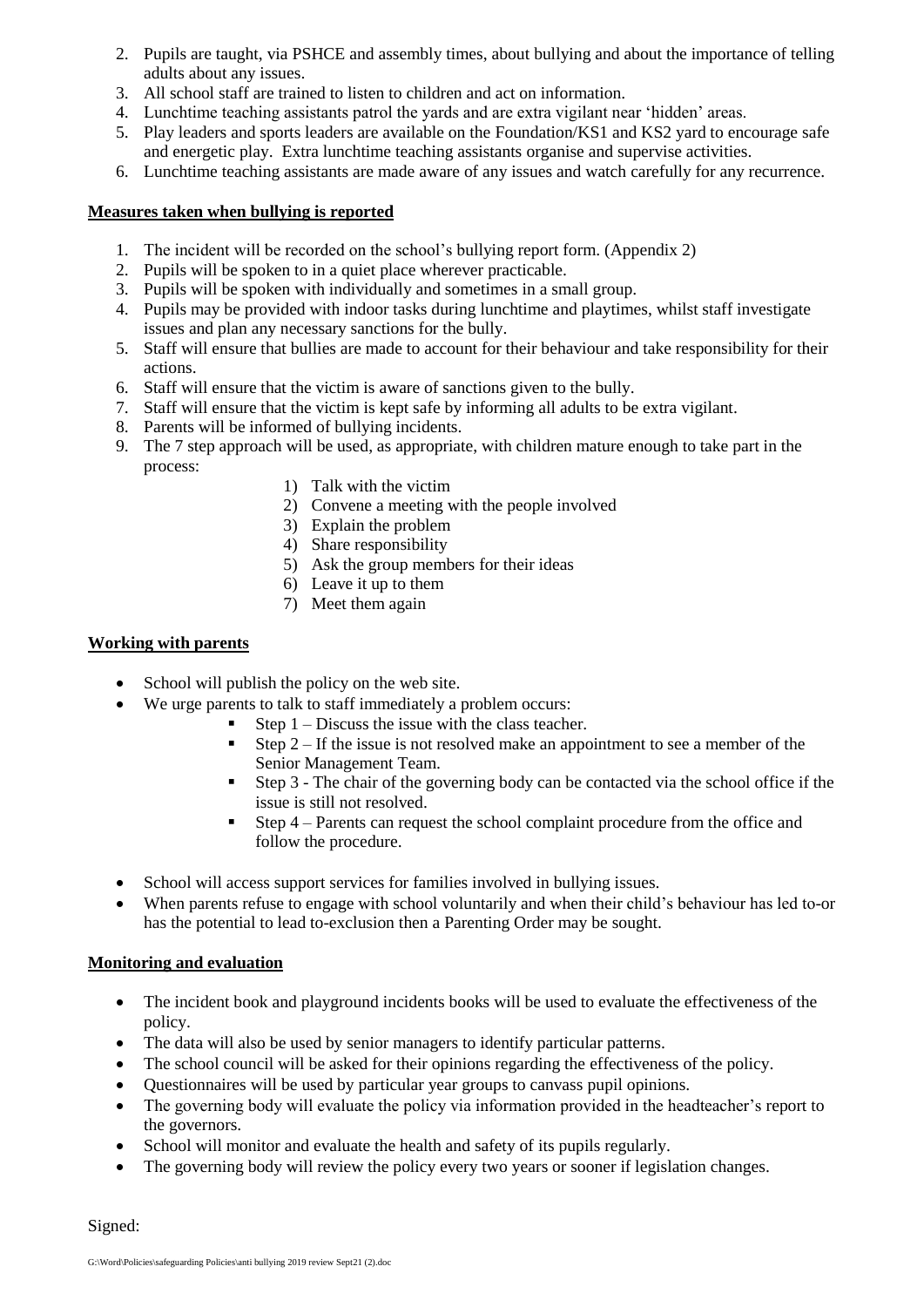| Headteacher: | Date |  |
|--------------|------|--|
|              |      |  |

Chair of the Governing Body\_\_\_\_\_\_\_\_\_\_\_\_\_\_\_\_\_\_\_\_\_\_\_\_\_\_\_\_\_\_ Date\_\_\_\_\_\_\_\_\_\_\_\_\_\_\_\_\_\_\_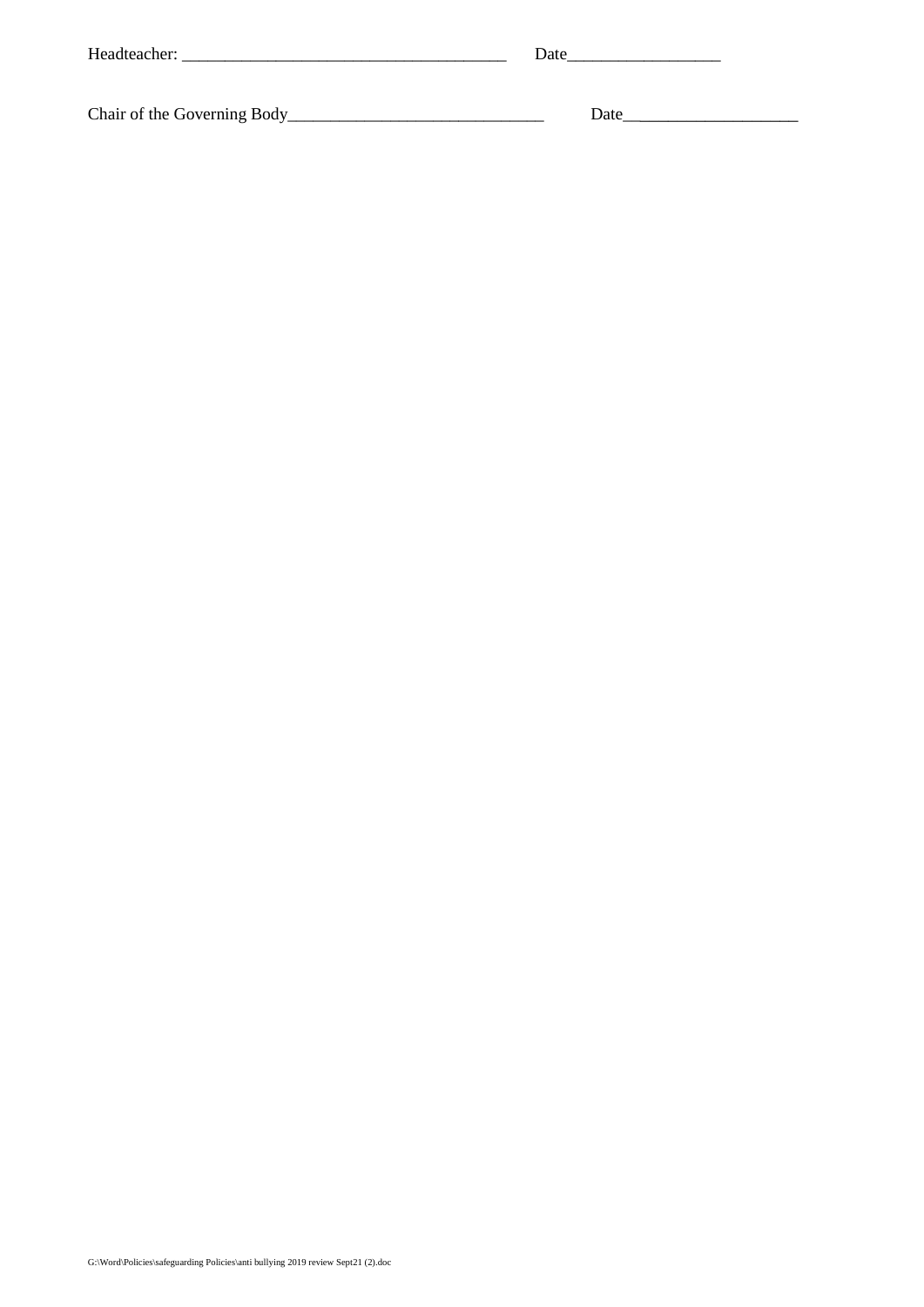#### **Appendix 3**

#### **Organisations that can offer support**

The DCSF and St Thomas' Primary School do not necessarily endorse all the views expressed by these organisations.

• Anti Bullying Alliance (ABA) Tel 020 7843 1901 [www.anti-bullyingalliance.org.uk](http://www.anti-bullyingalliance.org.uk/)

 Advisory Centre for Education Tel 0808 800 5793 [www.ace-ed.org.uk](http://www.ace-ed.org.uk/)

• Bully Free Zone Tel 01204 454958 [www.bullyfreezone.co.uk](http://www.bullyfreezone.co.uk/)

• Bullying Online [www.bullying.co.uk](http://www.bullying.co.uk/)

• ChildLine Tel 0800 1111 [www.childline.org.uk](http://www.childline.org.uk/)

• Kidscape Tel 020 7730 3300 [www.kidscape.org.uk](http://www.kidscape.org.uk/)

• National Autistic Society Tel 0845 0704004 [www.autism.org.uk](http://www.autism.org.uk/)

• Parentline Plus Tel 0808 800 2222 [www.parentlineplus.org.uk](http://www.parentlineplus.org.uk/)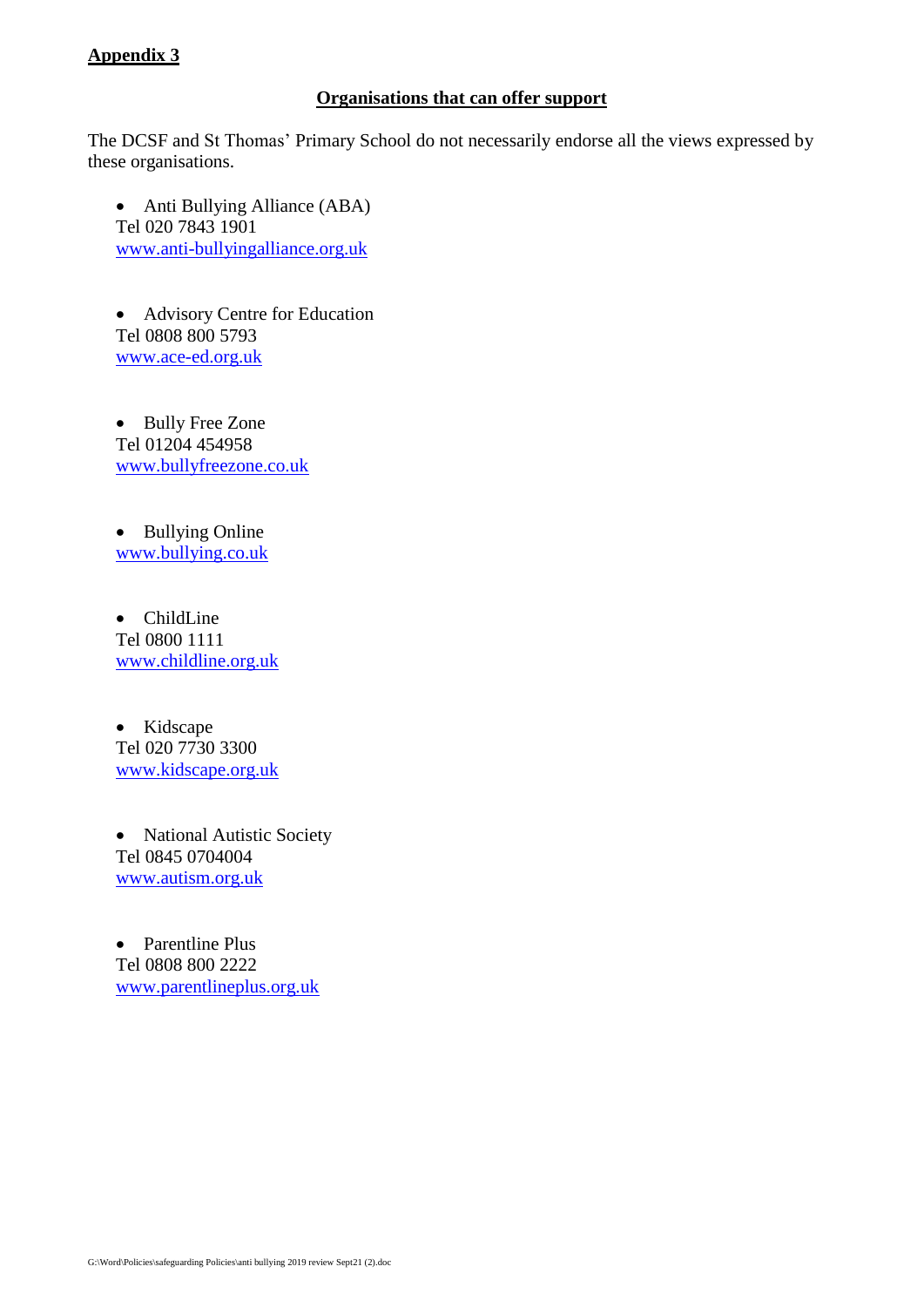# **ST THOMAS' PRIMARY SCHOOL**

**Record Sheet**

| Child's name:            |  |
|--------------------------|--|
| Class:                   |  |
| Date of Record:          |  |
|                          |  |
| Name(s) of alleged       |  |
| <b>Bully or Bullies:</b> |  |
|                          |  |
| Record made by:          |  |
|                          |  |
| Name(s) of other         |  |
| children who may be      |  |
| victims of the           |  |
| <b>Bully/Bullies</b>     |  |
|                          |  |
|                          |  |
| Places where the         |  |
| alleged bullying has     |  |
| taken place:             |  |
|                          |  |
|                          |  |
|                          |  |
|                          |  |
|                          |  |
| Nature of incidents:     |  |
|                          |  |
|                          |  |
|                          |  |
|                          |  |
|                          |  |
|                          |  |
| <b>Action Taken:</b>     |  |
|                          |  |
|                          |  |
|                          |  |
|                          |  |
|                          |  |
|                          |  |
|                          |  |